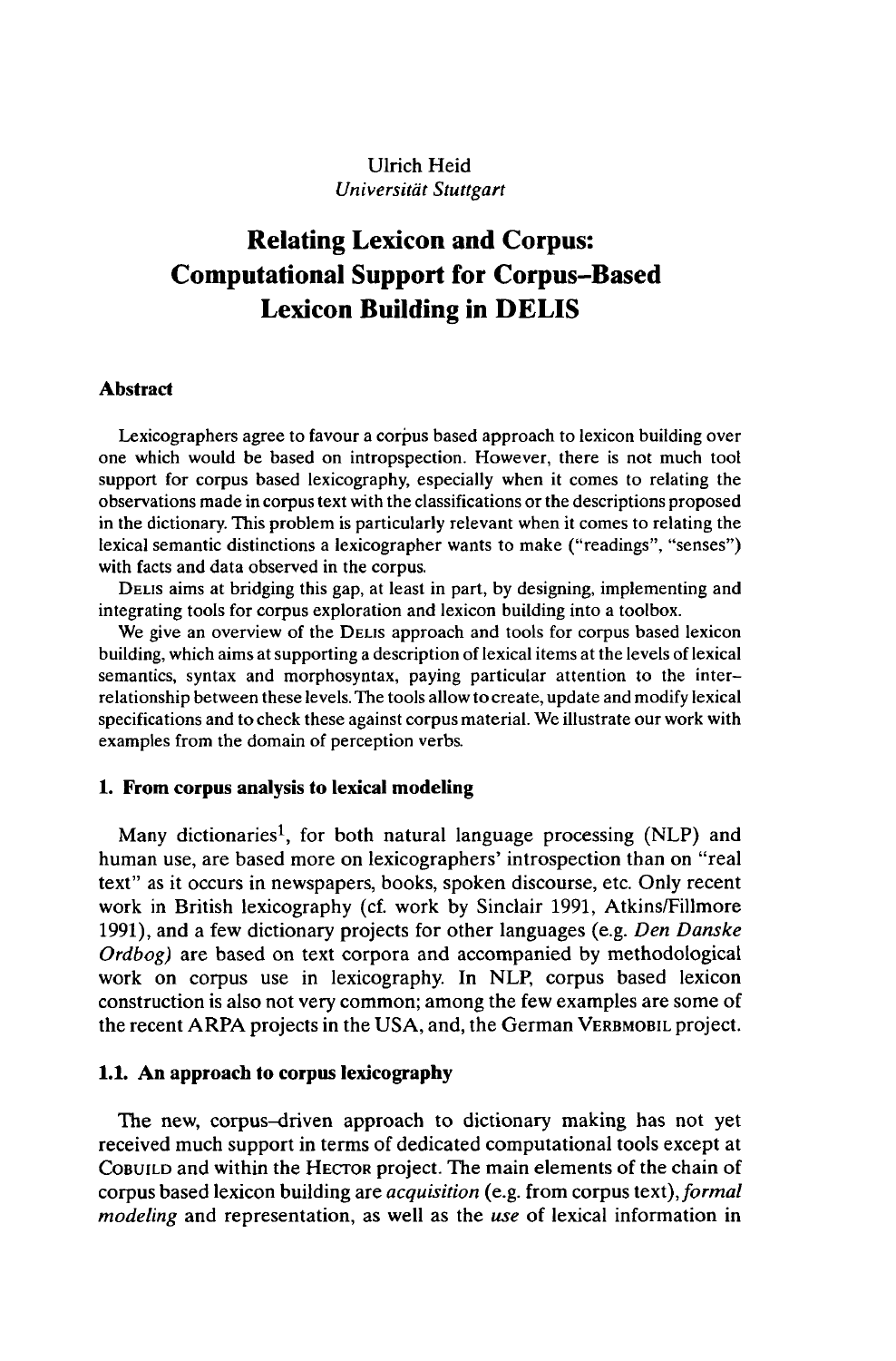different applications (both for human and NLP purposes). Currently, there is a major lack of tools in two areas first: very few tools allow to explicitly relate lexicon and corpus; second: not much support is available for the spiral-wise process of dictionary enhancement, i.e. for going back and forth between the (possibly half-way finished) lexical model and the corpus texts; one way of doing this is to compare the fragment covered in the lexicon with the material found in corpora.

The starting point, in the DELIS work on lexicon building is corpus evidence, ideally tagged for part of speech and (morpho-)syntactic information. Such material serves as input and as resource of data; its intellectual (possibly tool-supported) analysis must be guided by some descriptive and theoretical expectation horizon. DELIS makes use of FILLMORE'S *frame semantics* approach, for the lexical semantic description, and of a syntactic description in terms of grammatical functions (in terms of e.g. subject, object, indirect object, etc.) and of types of phrasal constructs (noun phrases, adjective phrases, verb phrases, etc.). Examples are given below, in section 3.

The *frame semantics* approach is one example of a framework for lexical semantic description by which a lexicographer might be led in his exploration of corpus text and in his model building; we do not wantto justify the choice of frame semantics, here. What is more important than the choice of the framework, is the fact that we try to explicitly relate the lexical semantic description (e.g. of verbs) with a functional syntactic and a phrase structural one: the goal is to relate lexical semantic classifications with phenomena observable in corpora, e.g. in terms of the syntactic behaviour of the items described.

The construction of lexical specifications is however not seen just as a process of filling a predefined model with lexical instances. On the contrary, starting form the corpus material and from a set of initial descriptive hypotheses, specification building is conceived as spiral-wise process of modeling, checking of the current model against corpus evidence, modification and refinement ofthe current model, further checking, etc. This is felt to be a more realistic approach to model building, although seemingly more experimental at first sight.

Model building and checking with small but relevant quantities of lexical items is a first step; then only "mass coding", i.e. "population" of the dictionary with larger amounts of material, is possible. In the model building process, new descriptions must be added or existing ones must be merged, split, refined (e.g. by subclassification), etc.

To support these procedures, DELIS builds tools for the management of lexical specifications: not only for feeding lexical material into the existing model (we call this *"population"),* but also for modifying existing (and maybe populated) parts of the model (we call this *"reclassification").* The task of verifying coverage and adequacy of the model by testing it against corpus data is supported by another DELIS tool which produces corpus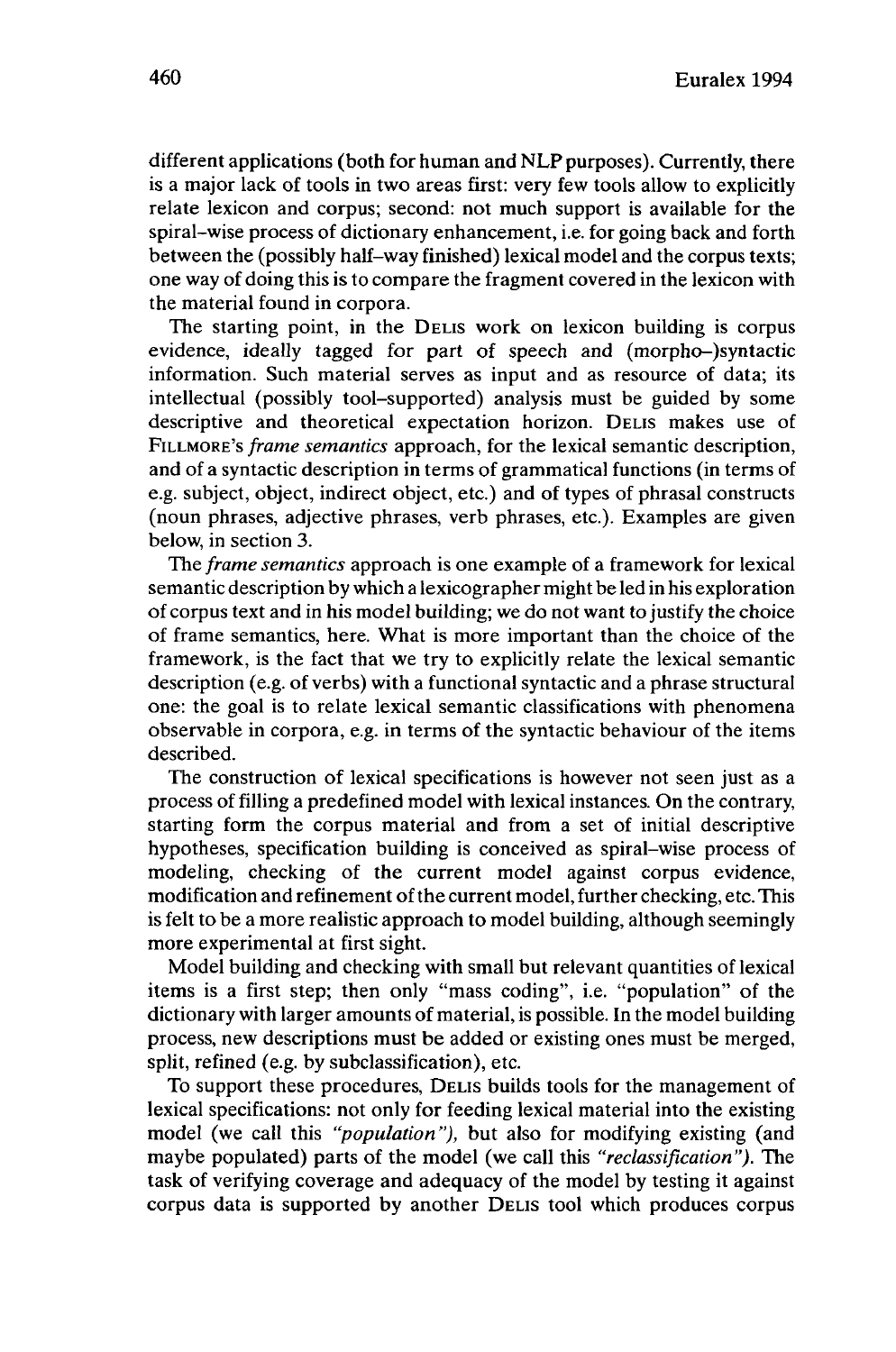queries out of the functional syntactic and phrase type descriptions contained in the lexicon.

# **1.2 The lexical model: representation and dictionary architecture**

## **1.2.1 The representation language**

Lexical information in DELIS is represented in typed feature structures. We use the TFS language (see for details Emele 1993 and Zajac 1992, Emele/Zajac 1990) which combines concepts from unification grammar, from constraint logic programming and from knowledge representation.

DELIS has two types of knowledge sources and related tools: corpora and lexical specifications.

Lexical specifications are represented as lattices of typed feature structures: lexical classes from different levels of description are represented as types, whereas individual lexical items are instances of the types. This allows to organize dictionaries as class hierarchies. In a similar way, the analyzed corpus evidence can be stored in hierarchies modeled along the same lines as the dictionary.

This is possible because the lexicon and the analysed corpus sentences are interrelated, conceptually and technically. The conceptuallink is provided by the use of a common descriptive framework: we have devised a *Corpus Evidence Encoding Schema* (CEES, see below, section 3.2) which accounts for properties of the sentences analyzed (e.g. polarity, tense, embedding, etc.), but also for properties of the "keyword", i.e. the lexical item illustrated by the sentence, including the main aspects of its lexical semantic, syntactic and morphosyntactic description. The descriptive vocabulary used to describe the keyword in CEES is shared with that of the lexical specifications. Technically, cross-reference links between the two resource types can be installed.

The architecture of the DELIS dictionaries in schematically represented in Figure 1.

# **1.2.2 Lexical specifications: the architecture of Delis dictionaries**

DELIS lexical specifications are characterized by the following properties.

*Modularity:* The DELIS lexical specifications follow HPSG's sign-based approach (cf. Pollard/Sag 1987, Pollard/Sag 1993): for each targeted level of description, separate (classificatory) models and well-formedness conditions exist. An individual lexical item is an object with interrelated partial descriptions from all levels. The levels considered are lexical semantic roles and role configurations, grammatical functions, and phrase types. In addition, particular lexical properties of the described items are recorded, such as collocates, typical adverbs, etc.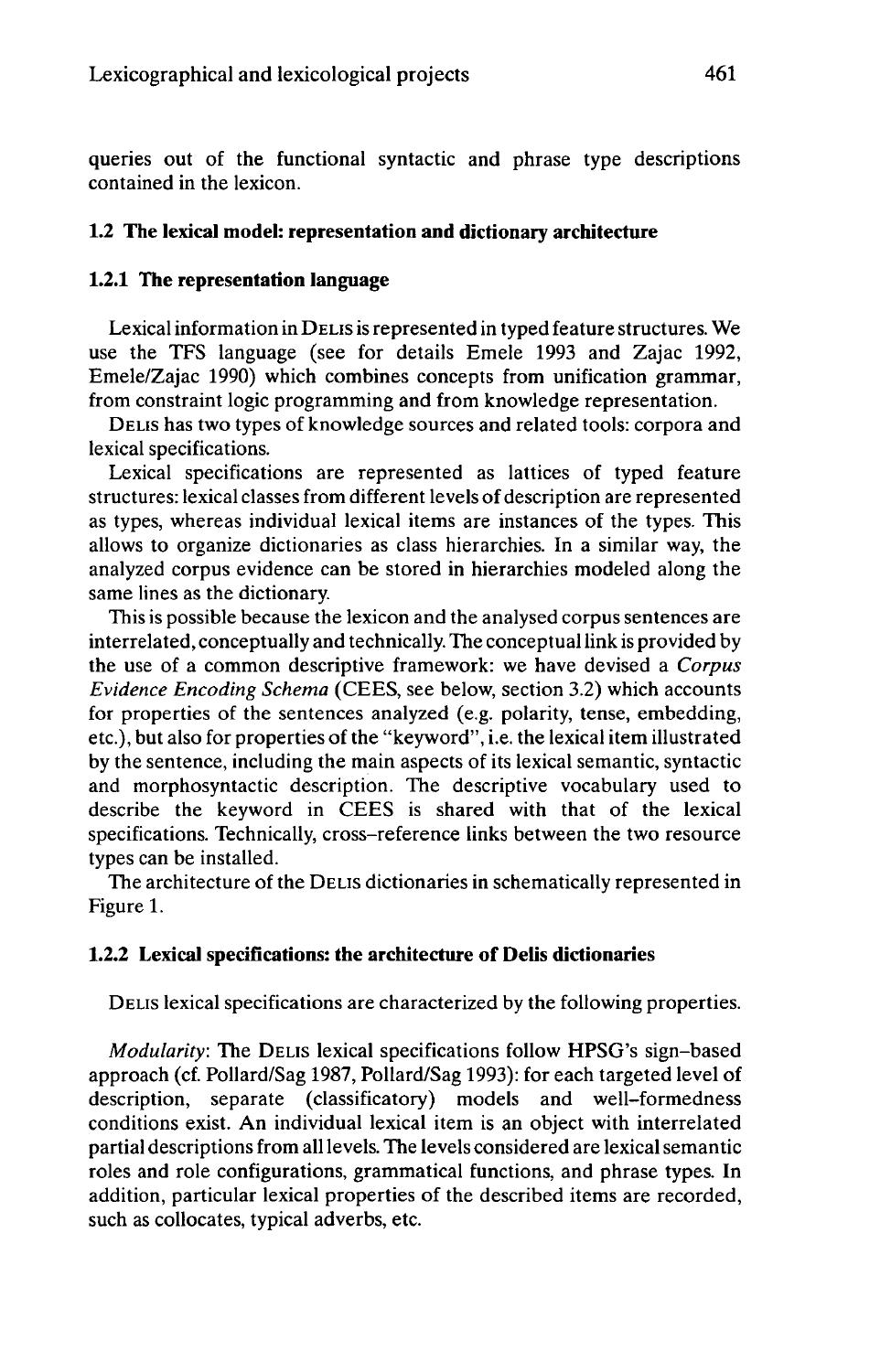

# Figure 1: Architecture of the lexical specifications: corpus, dictionary entry lists, class-wise specifications for each level of description, documentation material

*A classificatory approach:* In order to express generalizable information only once, each level-specific model is organized as a monotonie specialization hierarchy of classes: examples are a hierarchy of subcategorization classes (in terms of grammatical functions (cf. work in the ACQUILEX project by Sanfilippo 1993)), or hierarchies of partial meaning descriptions based on predicate-argument structures and on role configurations of frame semantics.

*Access-neutrality:* DELIS lexical specifications can be queried with arbitrarily underspecified feature structures. Other than with lexical databases, with printed dictionaries and with most computational dictionaries, none of the descriptive levels is taken a priori as the only relevant criterion for the macrostructural organization of the DELIS lexical specifications. If queried by the orthographic form of a lemma, a semasiological (and e.g. alphabetically ordered) dictionary entry can be extracted from the DELIS lexical specifications; if queried according to the meaning classification, we get an onomasiological fragment (e.g. all elements of a lexical semantic class); if queried by subcategorization classes, we get a construction dictionary.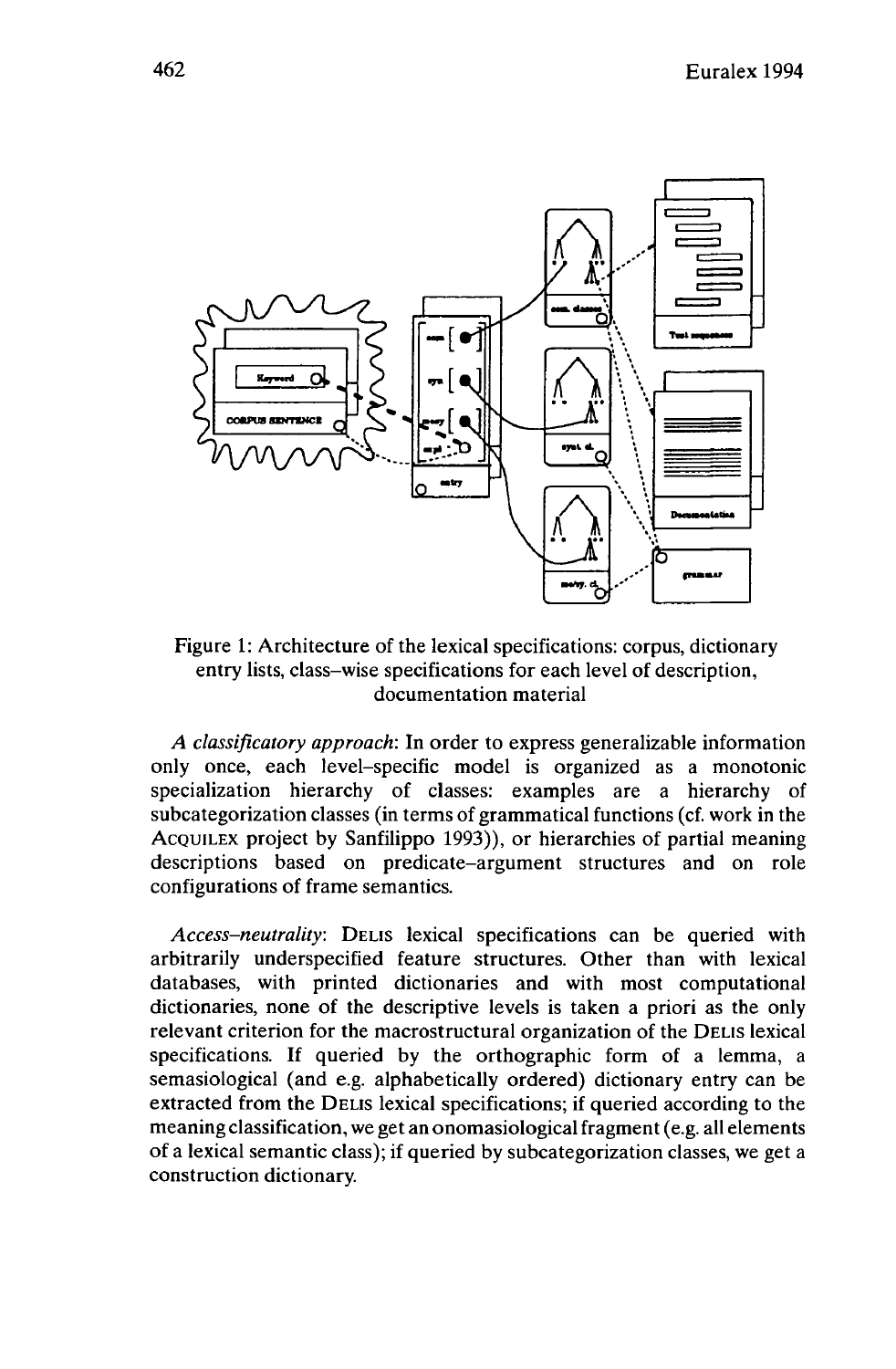Avoiding an a priori commitment to one access structure is a precondition for the practical side of multifunctionality: this property is used in the export tool: different "views" on the data serve as input to different types of fragments extracted (see below, section 2.).

*Documentation:* Reusability of linguistic resources and, more concretely, sharability of lexical specifications between different applications, depends crucially on reinterpretability and thus on documentation. DELIS aims at supporting reinterpretation of its lexical specifications: both, classes and instances can be documented: lexical instances have links to corpus sentences. For classes, the lexicographer constructing the model can furnish a textual documentation of the criteria underlying his classification, and thus make his "guidelines" or "coding manual" available online.

Moreover, the system computes differences in terms of attributes and values between classes (e.g. the "differentia" between a class and its superclass(es), between sibling classes, etc.). The results of this computation can be presented, in the user interface for interactive acquisition, as decision trees for interactive classification of new objects; similar techniques have been used in the *Core Language Engine* and in the METAL MT system. Additional types of documentation include corpus sentences annotated according to CEES, cross-reference links between instances and acceptability tests derived from the above decision trees.

# **2. Tool support**

The following tool components for corpus based lexicon construction, have been designed and are currently being implemented in DELIS:

- **•** Tools for corpus exploration:
	- support for the interactive annotation and classification of corpus sentences according to the CEES specifications (frame assignment tool);
	- production of corpus queries ("search conditions") from the lexical specifications, with a possibility of processing the automatically generated search conditions with a proprietary corpus query system which is integrated into the DELIS toolbox.
- Tools for the management of lexical specifications:
	- "population": interactive data entry (adding lexical material to the model);
	- "reclassification": interactive modification of partly populated models: introduce new subclasses; split, merge or delete classes; move classes elsewhere in the hierarchy;
	- "exportation": select and extract classes and subsets of their attributes from the model, represent the selection result as feature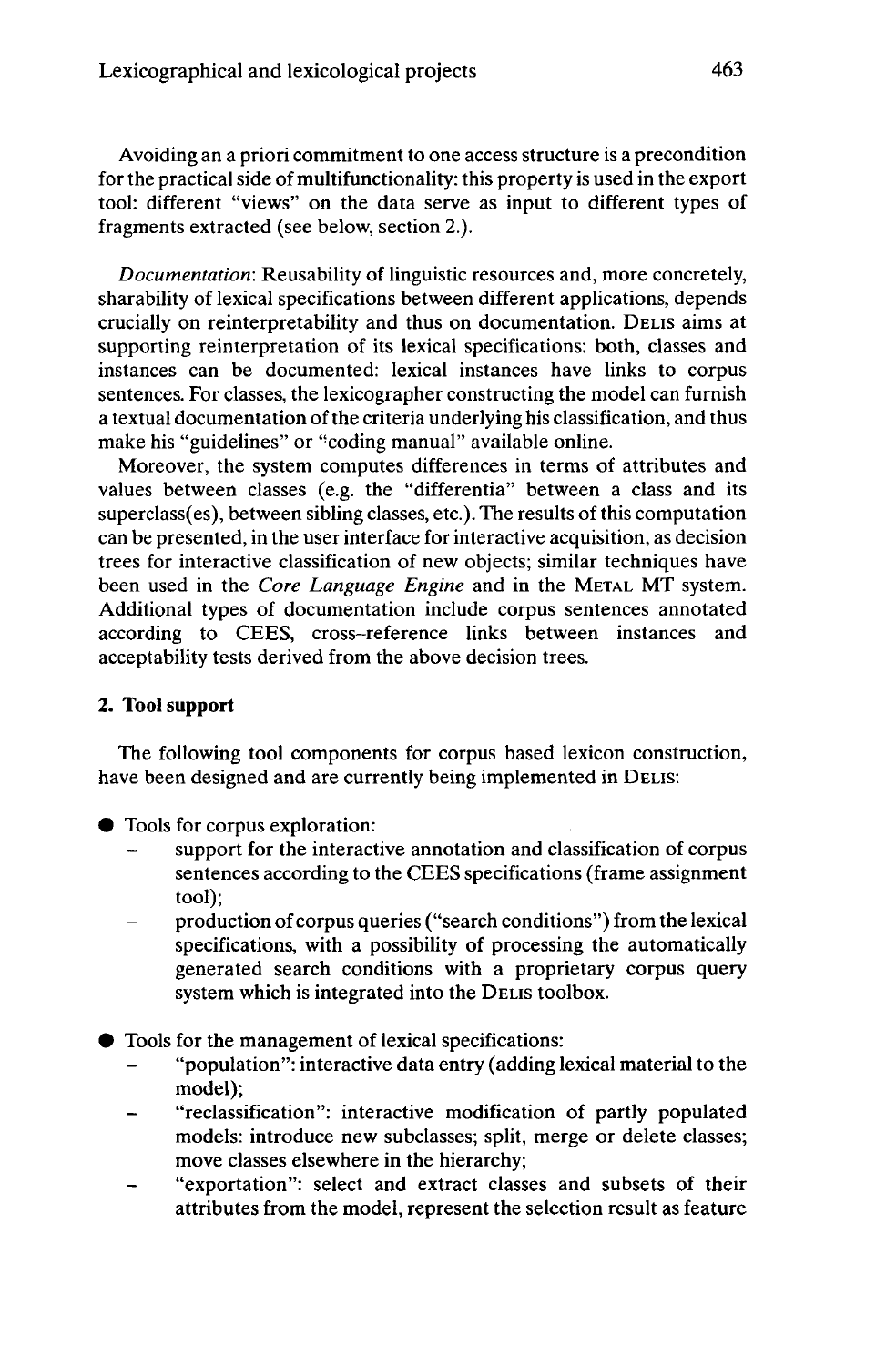structures, then linearize and reorder the feature structures and finally retag the attribute and value names according to the conventions of the target application. This tool can produce SGML output which, since linearized and reordered, can be re-represented in the format of ordinary human-use dictionaries; experiments with exportation towards GESTORLEX, an SGML-based tool for the design and control of the article syntax of print dictionaries, are under way.

These tool functions are embodied in the DELIS toolbox. Its first prototype (demonstrated at the EURALEX-94 congress) integrates a type editor allowing to add and modify definitions of lexical classes and instances in the TFS language; a graph editor for navigating through and editing the (multiple) hierarchies of feature structures; a class and instance browser for TFS knowledge bases (similar in its functionality and look to the class browsers known from e.g. SMALLTALK or other object-oriented programming languages).

### **3. Some examples**

## **3.1. An outline description of perception verbs**

The linguistic work in DELIS has so far dealt with the description of perception verbs and nouns in English, French, Italian, Danish and Dutch. DELIS dictionaries contain information from the descriptive levels of lexical semantics, syntax and morphosyntax. This section exemplifies the lexical semantic and syntactic description, the next one the morphosyntactic description.

The descriptive vocabulary of the lexical semantic zone of DELIS dictionaries is inspired by FILLMORE'S *frame semantics* approach, making use of ROLES and subtypes of roles (according, among others to the semantic properties of typical role realizations).

If we allow ourselves some simplification, we can distinguish on the one hand the five modalities of perception (visual (vis ), auditive (aud), olfactory (olf), gustatory (gus), and tactile (tac)), and, on the other hand a small hierarchy of types of events. Following Fillmore (1993a) and Fillmore (1993b), we distinguish between *perception* and *attention* events, as well as events of the evocation vs. evaluation of a perceivable quality. In terms of roles, *perception* and *attention* events have an EXPERIENCER and a PERCEPT, and events of the evocation or evaluation of a quality have an additional JUDGEMENT role. The PERCEPT and JUDGEMENT roles have further subtypes; we distinguish, among others, between PCT-PHENOMENON *(I hear the noise)* and PCT-SOURCE (/ *hear the car);* JUDGEMENT-subtypes are indications of a perceived QUALITY *(This tastes bitter)* Vs. an EVALUATION *(This smells awful)* vs. a comparison (role: SIMILE, *this smells likefish).*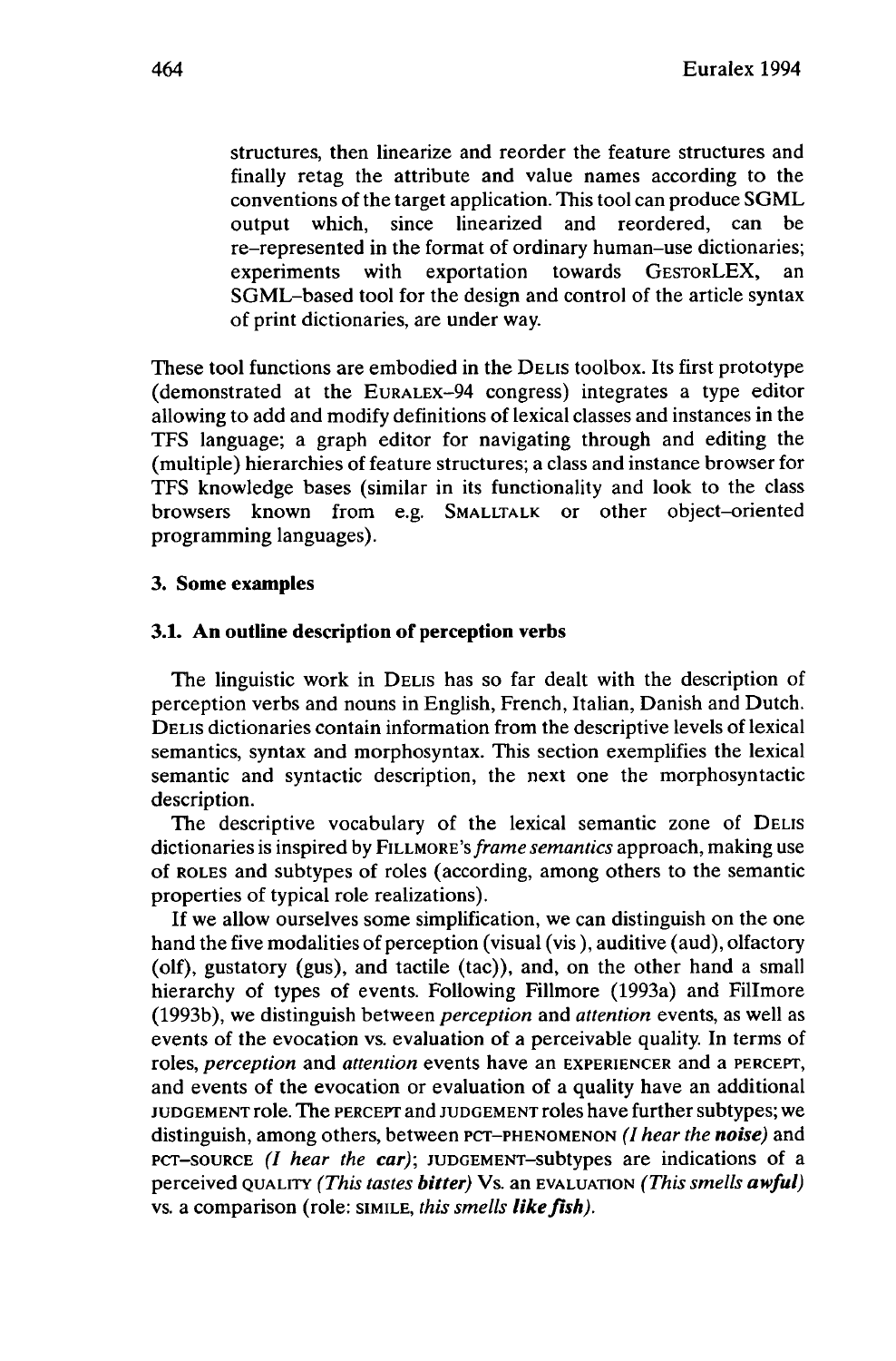The difference between perception and attention events is due to "active" or "voluntary" involvement of the experiencer in the attention-case, whereas the experiencer is not acting "voluntarily" in the perception case. The difference is best exemplified with pairs of perception vs. attention verbs such as EN *hear* (perc)  $\leftrightarrow$  *listen to* (att), *see* (perc)  $\leftrightarrow$  *look at/watch* (att), or FR *entendre* (perc)  $\leftrightarrow$  *écouter* (att), *voir* (perc)  $\leftrightarrow$  *regarder* (att). The two types are not lexically distinct in all cases: EN *feel, smell, taste* have both perception and attention meanings (see below, in Figure 2 and (Figure 3).

| Type of event | vis           | aud    | olf   | gus   | tac  |
|---------------|---------------|--------|-------|-------|------|
| perception    | see           | hear   | smell | taste | feel |
| attention     | look<br>watch | listen | smell | taste | feel |
| evoke-quality |               |        | smell | taste | feel |
| eval-quality  | look          | sound  | smell | taste | feel |

Figure 2: Overview of the perception field for English

The illustration in Figure 2 shows the distribution of the most common English verbs of the perception field over the lexical semantic classes stated above, and over the modalities. Simple examples of English gustatory readings are summarized in Figure 3..

| Type                             | example                                                          |
|----------------------------------|------------------------------------------------------------------|
| $\sqrt{\phantom{a}}$ perc.       | I tasted garlic in the soup.                                     |
| att.                             | Please taste this soup and tell me whether it is ok. $\parallel$ |
| $\sqrt{$ evoc.                   | This juice tastes bitter.                                        |
| $\sqrt{\frac{1}{1-\frac{1}{2}}}$ | This juice tastes good.                                          |

Figure 3: Examples of the use of EN *taste* in the four classes

The syntactic description, atthe levels of grammatical functions and types of phrasal constructs, is inspired by Lexical Functional Grammar (LFG) and Head Driven Phrase Structure Grammar (HPSG); instead of a commitment to one of these formalisms, a welldocumented descriptive vocabulary is used which allows for easy compilation into specific NLP-oriented formalisms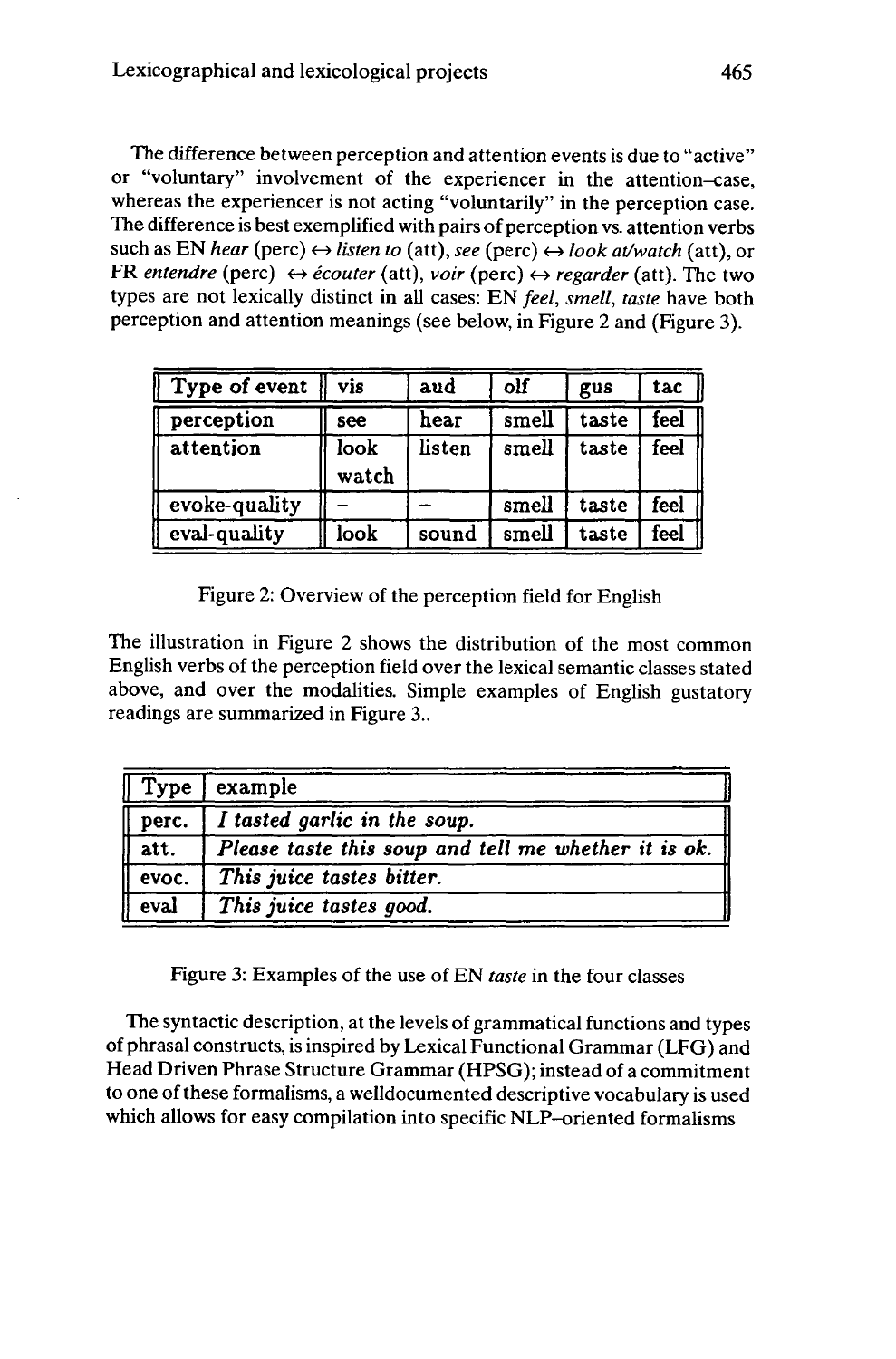| <b>Type</b> | Roles               | Gramm. func.                   | phr. types     |
|-------------|---------------------|--------------------------------|----------------|
| perc        | <b>EXP-P PERCT</b>  | $\overline{\text{SUBJ OBJ}}$   | np np          |
| att         | [EXP-A PERCT]       | $\leq$ SUBJ OBJ>               | np np          |
|             | [EXP-A PERCT] (MNR) | <subj obj=""> ADJ</subj>       | np np adv      |
| evoc        | <b>PERCT QUAL</b>   | $\overline{\text{SUBJ XComp}}$ | np ap          |
| eval        | <b>PERCT EVAL</b>   | $\overline{\text{SUBJ XComp}}$ | np ap          |
|             | [PERCT SIMILE]      | <subj pcomp=""></subj>         | $np$ pp (like) |

Figure 4: Selected readings of the English verb *taste:* roles, grammatical functions and phrase types

The table in Figure 4 contains the readings of the English verb *taste,* according to the above classifications: for each reading (perception, attention, evocation and evaluation), the grammatical functions and phrase types are indicated. Not all combinations are distinctive: the content of the table in Figure 4 is not sufficient to generate specific enough search conditions for all subtypes. However, a rough set of search conditions can be derived; for example, we could extract a set of sentences illustrating the evaluation senses of *taste* automatically.

To improve the granularity of the lexical description, additional information will be added to the dictionaries, e.g. about preferred adjuncts, about noun and adjectives classes acting as role realizations, about collocations, etc. <sup>2</sup>

### **3.2. The Corpus Evidence Encoding Schema**

Above, we have given examples of the descriptive framework for lexical semantics and syntax. Tables like that in Figure 4 are created on the basis of the analyzed corpus material.

Individual sentences of the corpus have been analysed manually and grouped according to broad lexical semantics classes. Along with this work, a number of morphosyntactic properties ofthe keyword (i.e. in this case the perception verb) and the sentence in which it appeared, are noted. Among these are active/passive voice, mood, embedding (e.g. under modals: *"can you hear me?"),* polarity, etc. This way it is easy, for example, to find out that German *riechen,* although used with an OBj(ect), very rarely at all occurs in the passive voice, in text material. This recording, along with checks across larger amounts of corpus material than can be manually analyzed, allows to come up with descriptions of the distribution of certain properties over texts; it contributes thus to the "real-text" based nature of the descriptions.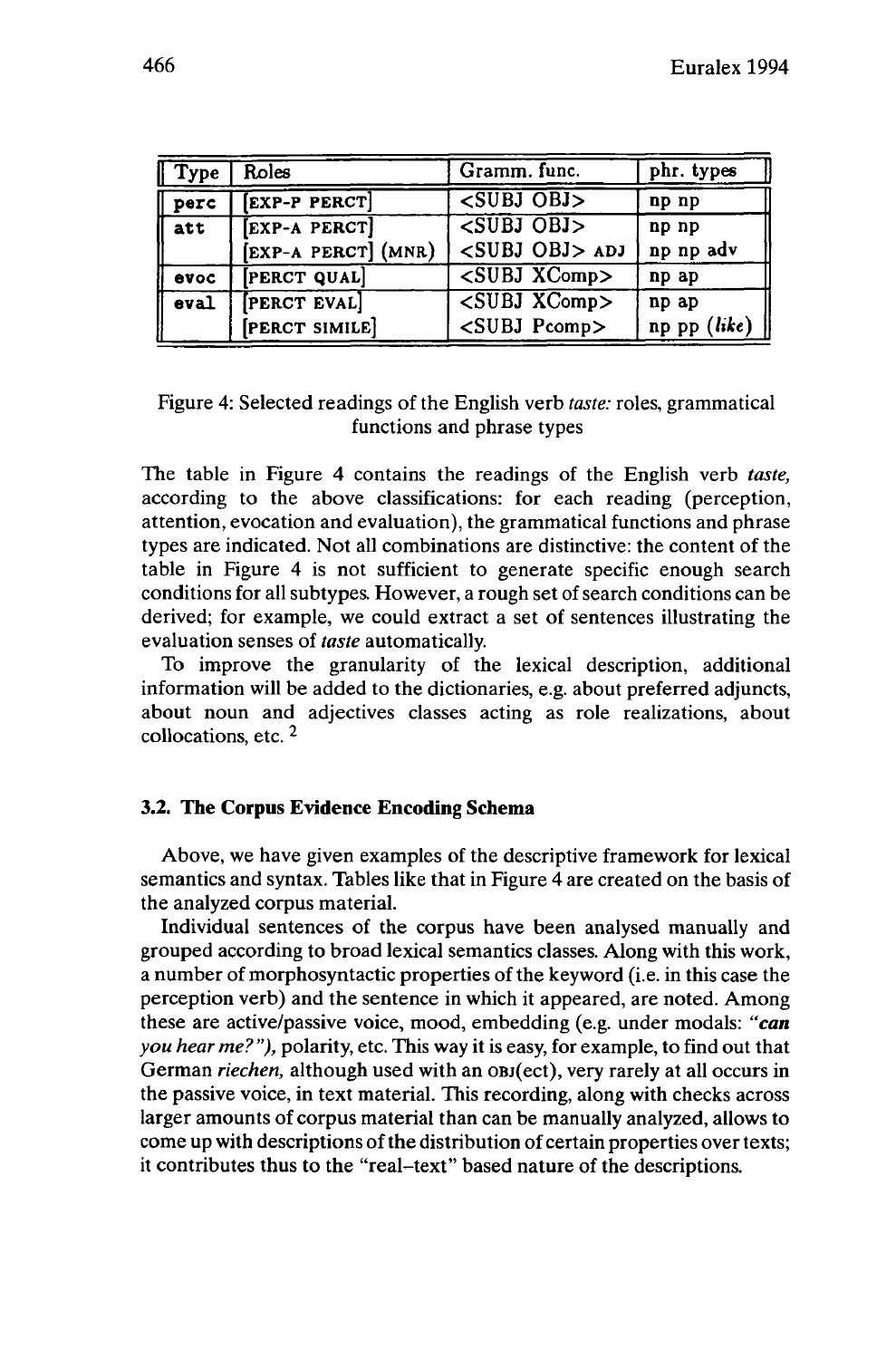To be able to collect this information relevant for the the DELIS *Corpus Evidence Encoding Schemata* (CEES) has been defined.

CEES provides a specification for the description of keywords appearing in corpus evidence, but at the same time, this specification also forms the most general part of the lexical description used in the DELIS lexicon fragments. CEES is sufficiently detailed for the description of corpus evidence, and it is assumed that the classification appearing in CEES will be further refined in the lexical specification. The fact that such shared use of a lexical specification in corpus description and lexicon definition is at all possible, is due to a number of particular choices made in the design ofCEES. These can be summarized as follows:

- CEES is <sup>a</sup> specification, not just an inventory of "labels" or "tags"; this implies that it is possible with CEES to define well-formed linguistic objects; this would not be feasible with a "traditional" tagset, as used in corpus work usually.
- CEES is hierarchically organized, the same way as the lexicon: CEES types define "shapes", or "models" of well-formed linguistic objects. CEES has been modeled in TFS (see Heid/Krüger 1993).
- CEES is close to a descriptive tagset, such as, for example, the EAGLES proposal for a morphosyntactic specification for lexicons (cf. work by CALZOLARI and MONACHINI). A descriptive tagset, other than a "physical tagset" (the LOB or BNC tagsets are examples of "physical tagsets"), abstracts away from specific "proprietary" conventions of encoding of lexical material (e.g. word forms) in a given corpus. CEES goes beyond this (towards what could be called an "abstract" tagset) insofar as it generalizes over a number of morphosyntactic phenomena and thus captures some generalizations across languages. This is possible because the linguistic objects described with CEES are sentences (and the "keywords" appearing therein) and not just individual word forms.

CEES instances include the actual text form of the sentence analyzed (in a keyword in context format), with explicit mention of the relevant word forms of the keyword and of the elements described by the semantic roles (these appear under the EXPRESSION attribute; redundancy is wanted, for reasons of easy reformatting of CEES-instances, in the preparation of comparative surveys. CEES not only exists as a TFS-encoded specification, but also as a definition of fields of a database. Thus, for instance, one can restructure CEES instances to retrieve all sentences with the keyword *taste* and list them in alphabetical order of the strings which are EXPRESSIONS of the **EXPERIENCER role).**

Details of the use of CEES in descriptive work can be found in Braasch (1994). CEES is described in detail in Heid/Krüger (1993). In Figure 5, a full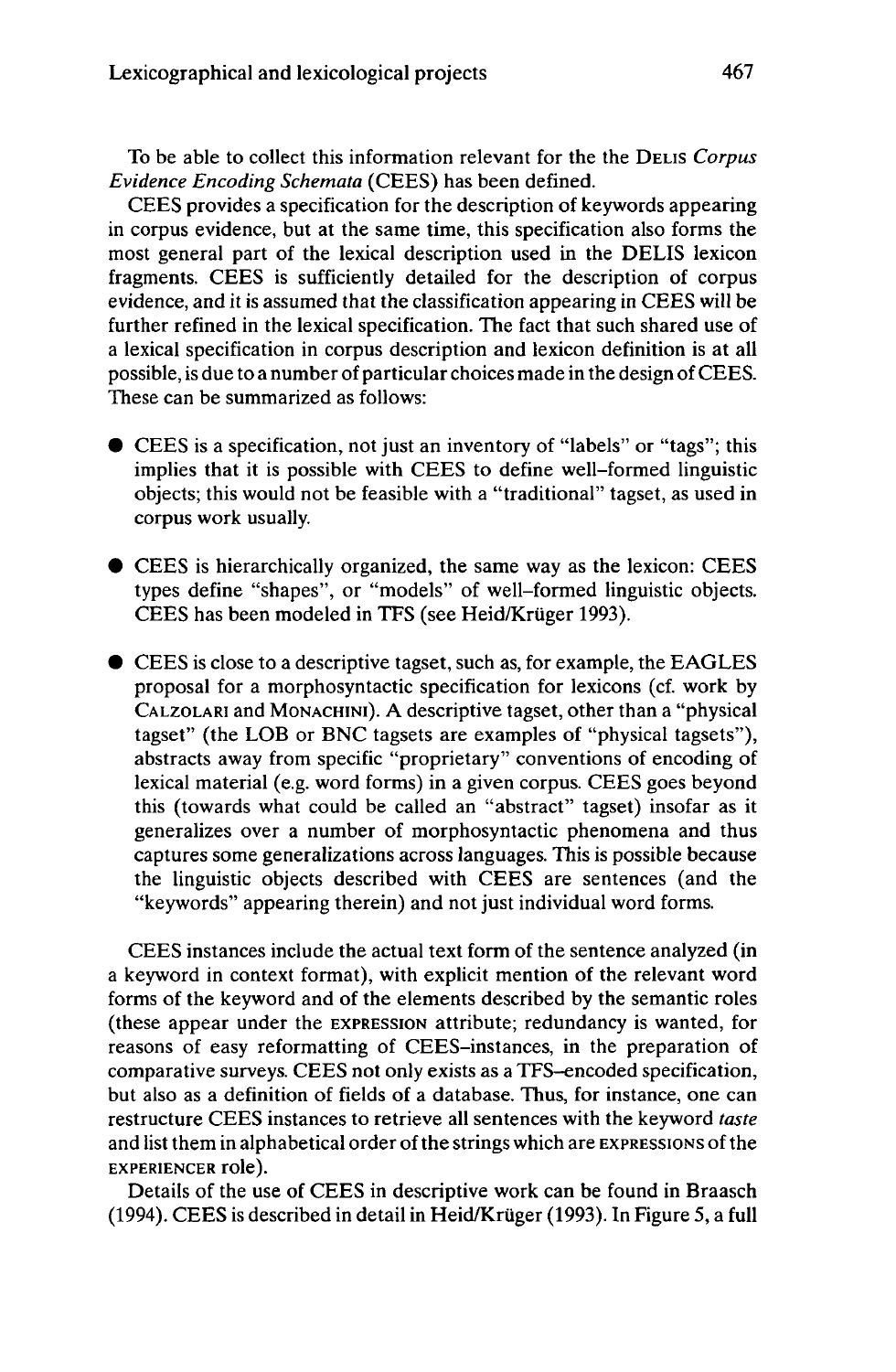CEES-instance, for the sentence *The soup may have been tasted by Mary* is shown. To avoid redundancy, we have not expanded some of the attributes which usually would be expanded (e.g. ADMIN, COMMENT); in a few cases we have left the topmost type, and have chosen not to expand it.



Figure 5: An example of an instantiated CEES structure for an English passive sentence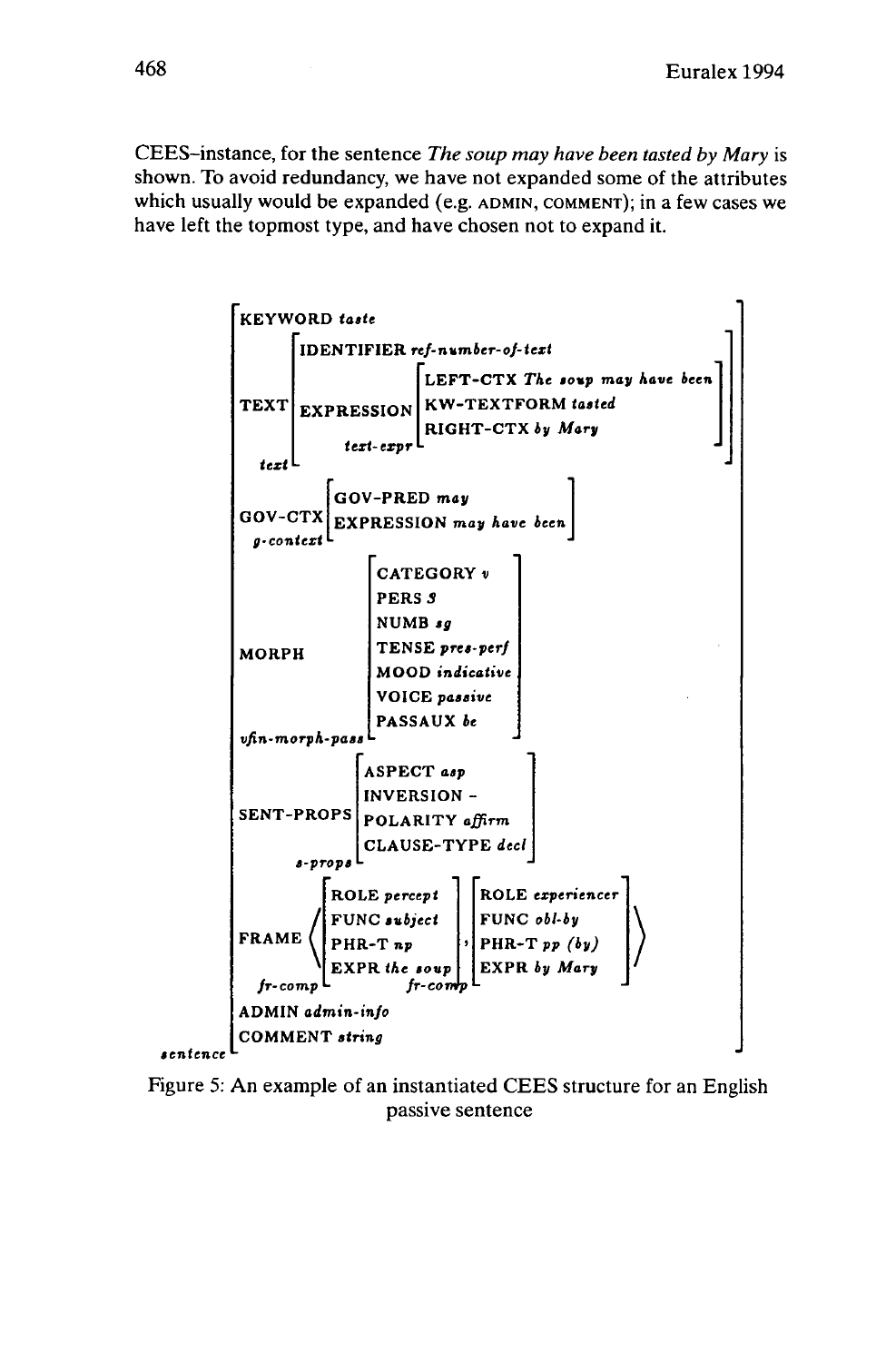# **4. State of the art** - **implementation - future developments**

# **4.1. DELIS vs. other projects**

The DELIS approach to corpus lexicography is inspired by work in the HECTOR project (cf. Atkins 1992 etc.) and by Atkins/Fillmore (1991). The HECTOR tools, however, do not computationally relate lexicon and corpus (an integrated lexical knowledge base has however been built, once the descriptive work was carried out): it makes tool functions for dictionary editing and corpus exploration available, and results can be manually transferred; the control of such processes is however exclusively the lexicographer'stask. HECTOR templates are similar to lexical classes of DELIS, but in DELIS the classes are organized in a class hierarchy, and the typed feature system is used for consistency control, both in population and reclassification in HECTOR, only class membership of instances is automatically verified at editing time.

Much work on corpus query has concentrated on wordform based keyword in context production; this is contained in HECTOR, or, for example, in the German COSMAS System (cf. Justen/al-Wadi 1992); both include a morphology component allowing to expand a lemma to all its relevant forms, before corpus search. However, it is rarely possible to query the corpus text with search expressions containing both word forms and annotations. The DELIS search condition production tool and the XKwic tool used to retrieve corpus material according to the search conditions produced (cf. Christ 1993) are innovative in this respect.

Tool support for interactive data entry is standard in lexical and terminological databases. Such functions exist also for typed feature structure based systems. Examples are the feature structure viewers and editors by Kiefer/Fettig (1993) and Groenendijk (1993), as well as, for lexicographic purposes, the LEMMING system, which was developed in the LEXIC project (cf. Fokker 1992). These systems mostly support the syntax of typed feature structures, but only LEMMING also checks to some extent the well-formedness of incoming descriptions with respect to the existing model. None of these tools includes any facilities for model evolution and full consistency checking of the model at any given point in time. LEMMING, HECTOR and system QUIRK (a lexicographer's workstation produced in part in MULTILEX; cf. Holmes-Higgin et al. 1993) do not support model evolution at all; the CODE4/COGNITERM system, a tool for knowledge engineering in terminology and knowledge representation (cf. Skuce 1993) supports certain non-destructive changes. This tool however, does not straightforwardly handle complex feature structures, as they are needed for lexical representation. Work in other lexicon projects, such as ACQUILEX and MULTILEX has not dealt with the process of lexical modeling so far. In corpus projects, the use of exploration tools for actual dictionary building has not been in the focus.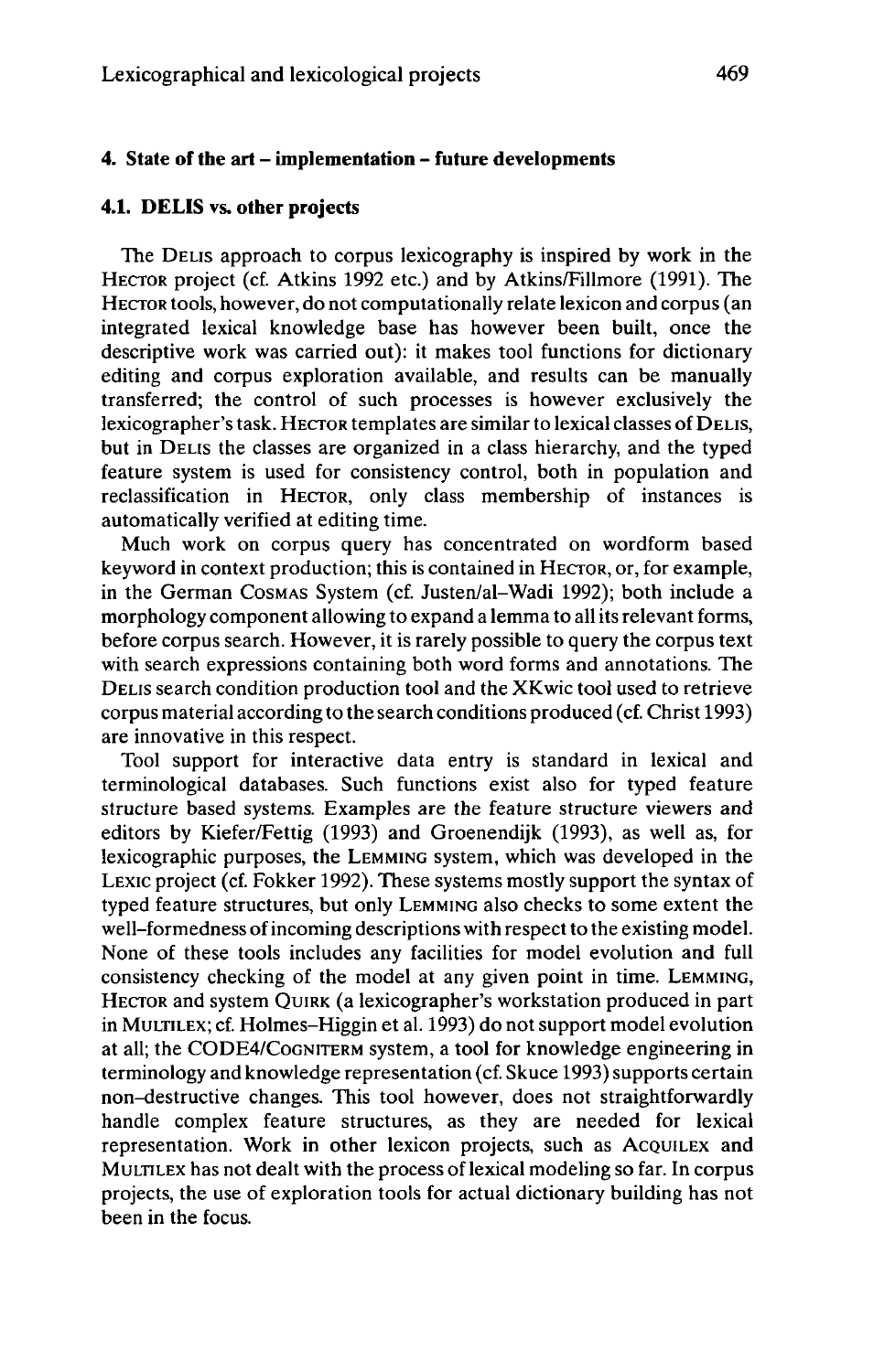#### **4.2. Implementation - next steps**

The DELIS toolbox integrates the relevant tools under a common graphical user interface (GUI); it is implemented in C/C++ on UNIX workstations using the X Windows System and OSF/Motif. The toolbox provides a client/server architecture. The server module is the kernel of the lexical knowledge base (representation in TFS) and provides access at the level of classes and instances. The TFS language is implemented in Common Lisp and available for different platforms. An existing search tool XKwic (cf. Christ 1993) has been integrated under the common GUI.

A first toolbox prototype is available as of May 1994. A version which will integrate early feedback from professional users will be demonstrated atthe EURALEX-94 congress. A second version is foreseen for the end of 1994.

#### **Notes**

- <sup>1</sup> The author would like to thank the project members for their discussion of previous versions of this paper. Special thanks go to Katja KRÜGER (IMS) who has contributed to the part on CEES (cf. section 3.2). All remaining errors, imprecisions and misconceptions are of the author's responsibility.
- 2 The abbreviations in the illustration in Figure 4 should be read as follows: EXPER-A and EXPER-P denote the "active" and "passive" experiencer; PERCT, QUAL and EVAL are abbreviations of the roles PERCEPT, QUALITY and EVALUATION. With (MNR) we indicate that manner adjuncts are frequent with the **att** reading of taste. For grammatical functions, we use LFG's terminology: SUBJ(ect), OBJ(ect), POBJ for prepositional objects, XCOMP and PCOMP for a predicative complement. ADJ denotes an adjunct.

#### **References**

- Atkins, B.T.S. 1992. "Tools for computer-aided corpus-lexicography: the Hector Project", in F. Kiefer et al. (Eds.): Papers in computational lexicography- COMPLEX '92, Budapest Linguistic Institute, Hungarian Academy, pp. 1-59.
- Atkins, B.T.S., C. Fillmore 1991. "Starting where the dictionaries stop The challenge of corpus lexicography", in B.T.S. Atkins, A. Zampolli (Eds.): Computational Approaches to the Lexicon, Oxford, to appear.
- Braasch, A. 1994. "There's no accounting for taste except in dictionaries ...". Internal paper: Copenhagen: CST, 1993, this volume.
- Christ, 0.1993. "The XKwic User Manual", internal report, Stuttgart.
- Emele, M.C. 1993. "TFS The Typed Feature Structure Representation Formalism". In H. Uszkoreit, ed., Proceedings of the EAGLES workshop on implemented formalisms, DFKI report 1993.
- Emele, M., U. Heid 1993. "Formal specification of a typed feature logic based lexical representation language" - Deliverable D-V-2 of DELIS (LRE 61.034).
- Emele, M.C. and R. Zajac 1990. "Typed unification grammars". In Proceedings of the 13th InternationalConference in ComputationalLinguistics (CoLing90), ed. H. Karlgren, Helsinki, August.
- Fillmore, Charles 1993a. "A Cognitive-Frames Approach to the Vocabulary of Sensation and Perception in English", Draft, ms., 8pp, University of California in Berkeley, 1993.
- Fillmore, Charles 1993b. "Frame semantics and perception verbs", unpublished contribution to Dagstuhl Seminar 9313 Universals in the Lexicon, 1993.
- Fokker, J. 1992. "LEMMING User Manual", INF/DOC-92-04, Rijksuniversiteit Utrecht, Vakgroep Informatica.
- Groenendijk, M. 1993. "Xmfed User Guide", P-E International.